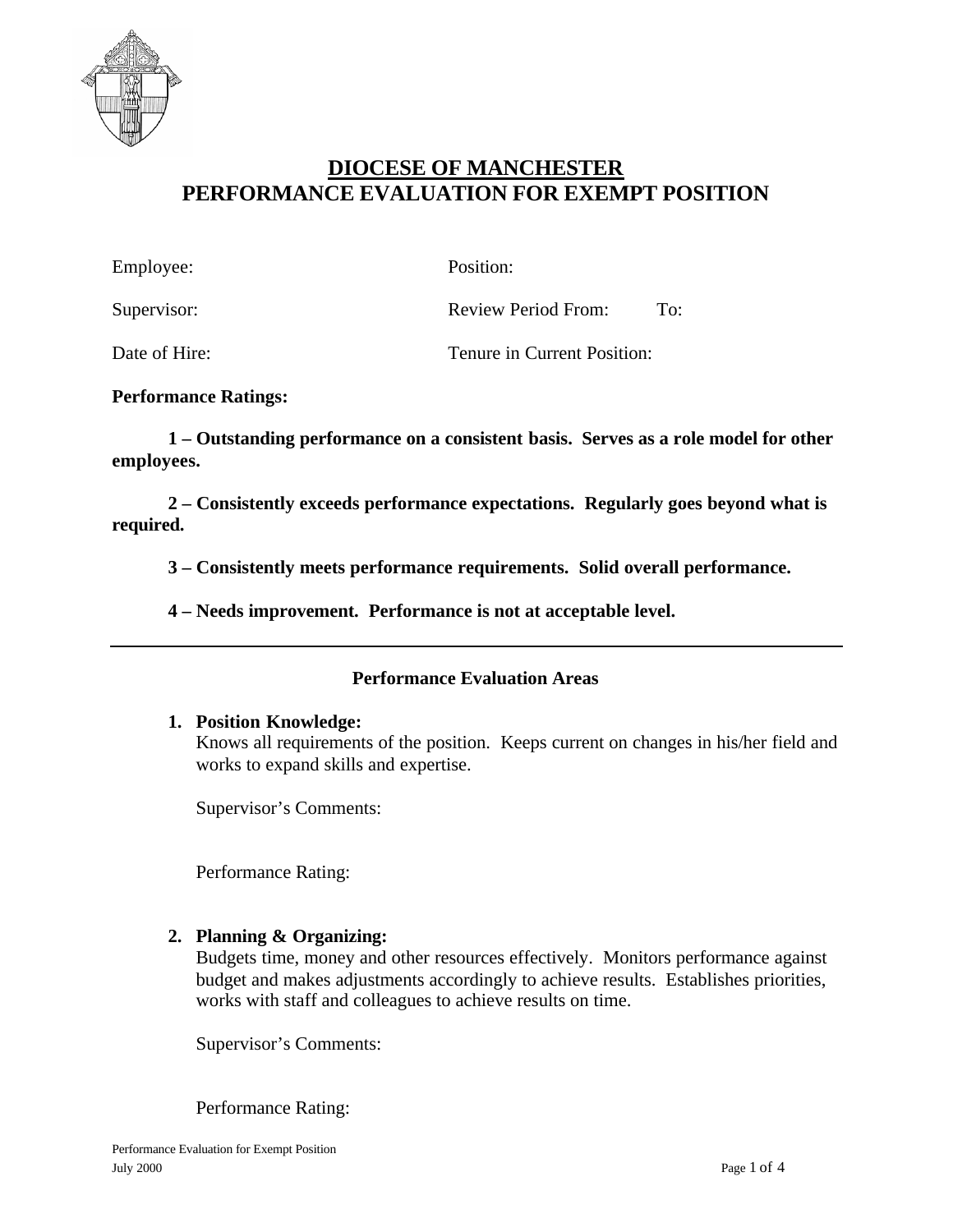## **3. Quality of Work:**

Produces high quality of work efficiently. Work product is thorough and supports goals of position/department. Demonstrates effective written and oral communications skills.

Supervisor's Comments:

Performance Rating:

## **4. Dependability & Initiative**

Follows through on commitments. Takes responsibility for meeting goals. Takes initiative and uses good judgment.

Supervisor's Comments:

Performance Rating:

#### **5. Teamwork:**

Influences others to work in a positive, productive and cooperative manner to achieve results. Responds well to changing priorities, schedules, workloads and new approaches. Demonstrates courteous, professional behavior at all times. Looks for opportunities for improvement.

Supervisor's Comments:

Performance Rating:

# **6. Leadership/Supervisory Skills:**

Leads by example. Listens effectively. Provides timely and effective feedback. Creates a positive work environment. Coaches staff for effective performance. Accountable for staff performance.

Supervisor's Comments:

Performance Rating: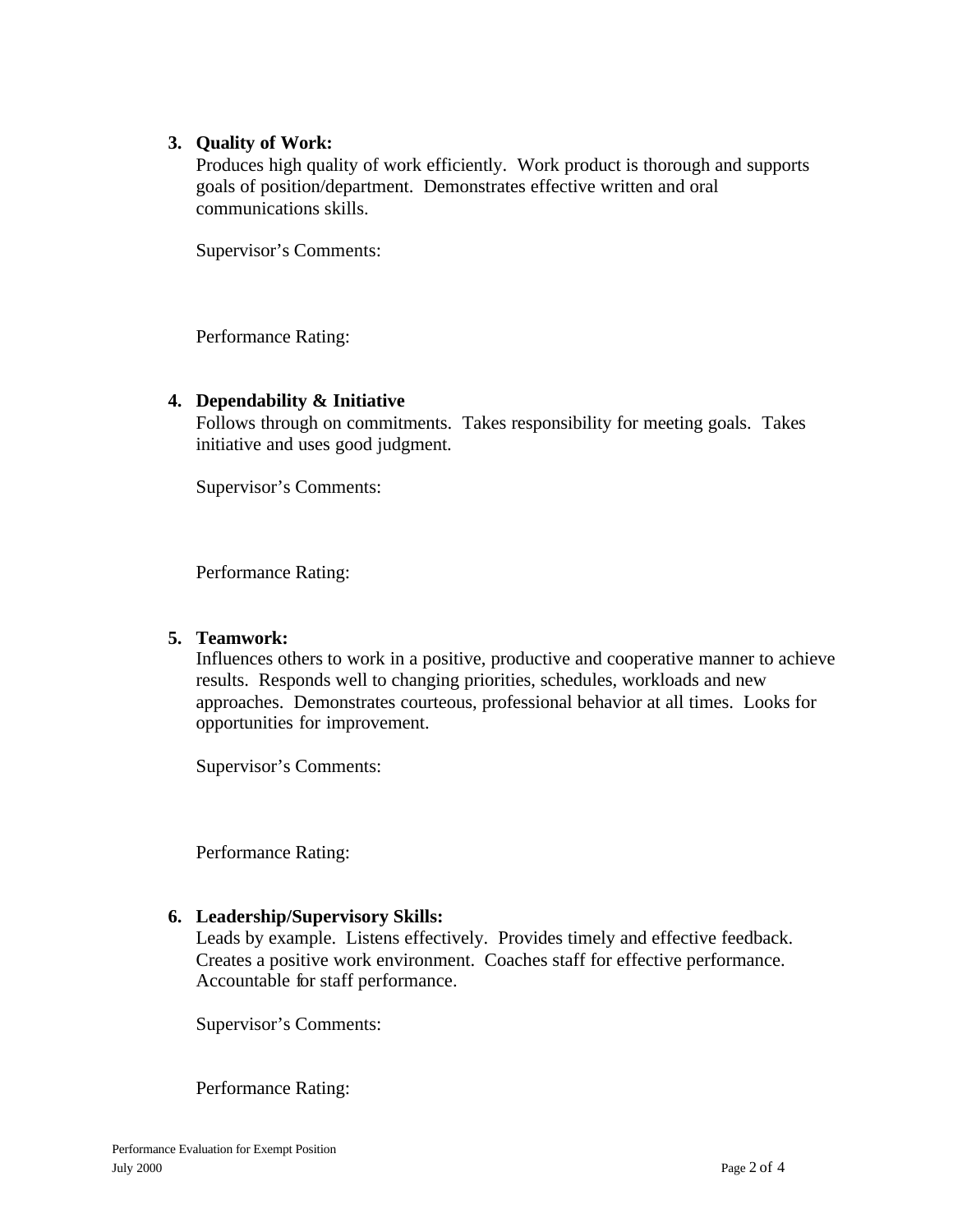## **7. Supports Mission of Diocese:**

Understands the Mission of the Diocese. Understands his/her position in supporting that Mission. Demonstrates the value of service to co-workers, superiors, visitors, church members.

Supervisor's Comments:

Performance Rating:

| Supervisor's Signature:            | Date: |
|------------------------------------|-------|
| Next Level Supervisor's Signature: | Date: |
| Employee's Signature:              | Date: |

The Employee acknowledges that signature indicates only that he/she has received a copy of this evaluation. Signature does not necessarily acknowledge agreement with the contents of the evaluation. The Employee may provide separate comments that will be included in his/her personnel file.

# **GOAL EVALUATION FOR PREVIOUS REVIEW PERIOD**

#### **Goals from previous review period:**

Evaluate how effectively goals were achieved. Which goals were achieved well? Which goals, if any, were not achieved at established level? What factors affected goal achievement?